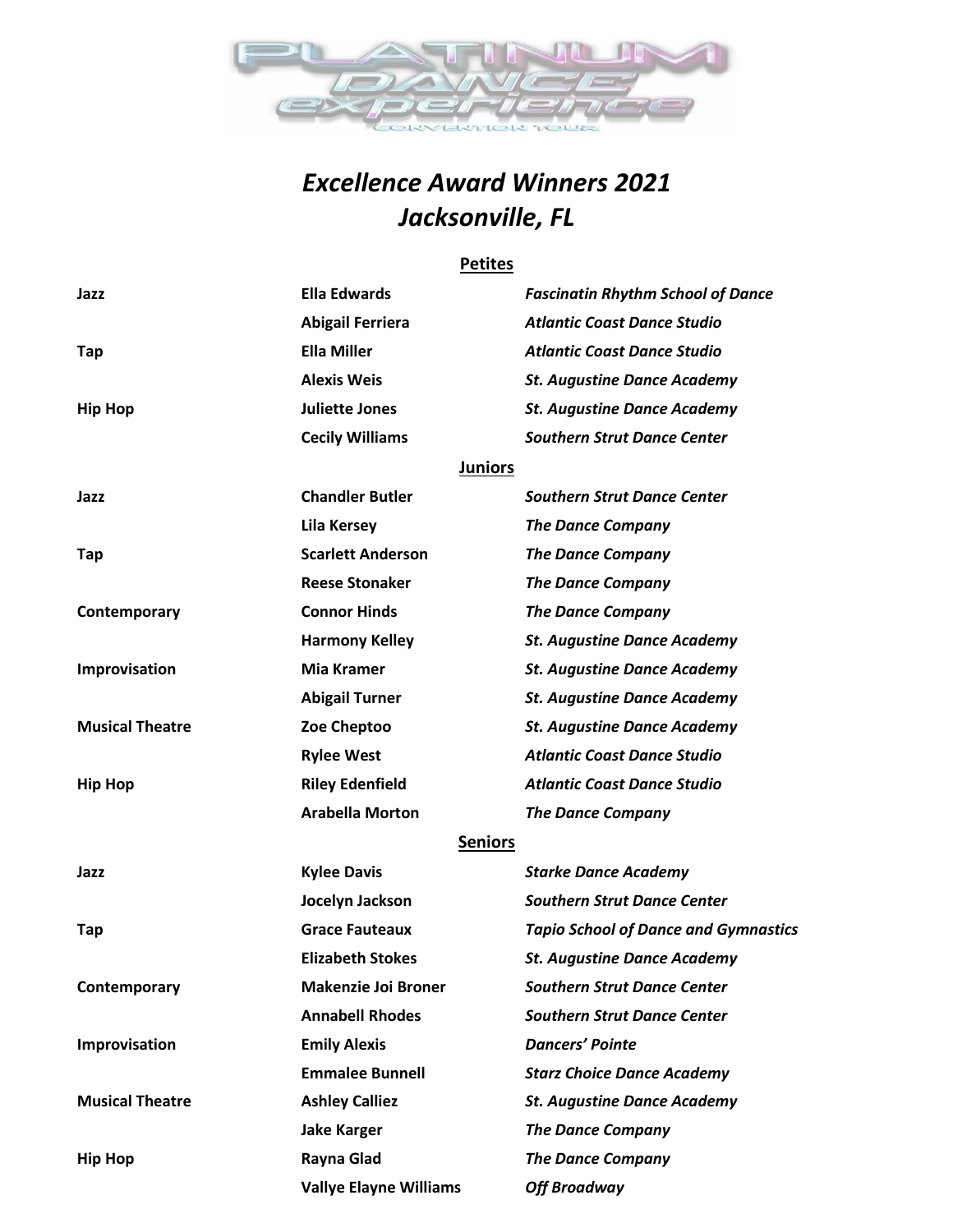

# *Scholarship Award Winners 2021 Jacksonville, FL*

### **Petites**

| Emma Hannah               | <b>Starke Dance Academy</b>              |
|---------------------------|------------------------------------------|
| Ella Miller               | <b>Atlantic Coast Dance Studio</b>       |
| <b>Margaret Ng'Ojoy</b>   | <b>Off Broadway</b>                      |
| Ella Edwards              | <b>Fascinatin Rhythm School of Dance</b> |
| <b>Cecily Williams</b>    | <b>Southern Strut Dance Center</b>       |
| <b>Avery Wattenbarger</b> | <b>Academy of Dance</b>                  |
| <b>Alexis Weis</b>        | <b>St. Augustine Dance Academy</b>       |
| <b>Lydia Morris</b>       | <b>Academy of Dance</b>                  |
|                           |                                          |

### **Juniors**

| \$25 Gift Certificate         | Alyssa Abruzzini         | <b>Atlantic Coast Dance Studio</b> |
|-------------------------------|--------------------------|------------------------------------|
|                               | <b>Marin Eyestone</b>    | <b>The Dance Company</b>           |
|                               | <b>Stella Hammer</b>     | <b>Atlantic Coast Dance Studio</b> |
|                               | <b>Abigail Tiller</b>    | <b>The Dance Company</b>           |
| <b>Discovery Spotlight GC</b> | <b>Chandler Butler</b>   | <b>Southern Strut Dance Center</b> |
|                               | <b>Kennedi Clinton</b>   | <b>Atlantic Coast Dance Studio</b> |
|                               | <b>Connor Hinds</b>      | <b>The Dance Company</b>           |
| <b>Improv Winner</b>          | <b>Connor Hinds</b>      | The Dance Company                  |
|                               | <b>Eastyn Hogan</b>      | <b>The Dance Company</b>           |
| <b>Opening # PDC</b>          | <b>Maddy Gallagher</b>   | <b>St. Augustine Dance Academy</b> |
|                               | <b>Rylee West</b>        | <b>Atlantic Coast Dance Studio</b> |
| <b>Opening # Nationals</b>    | <b>Scarlett Anderson</b> | <b>The Dance Company</b>           |
|                               | <b>Harmony Kelley</b>    | <b>St. Augustine Dance Academy</b> |
| <b>Free Solo Certificate</b>  | <b>Chandler Butler</b>   | <b>Southern Strut Dance Center</b> |
|                               | Jamiee Lin               | <b>Starke Dance Academy</b>        |
| <b>Free PDC Scholarship</b>   | <b>Riley Edenfield</b>   | <b>Atlantic Coast Dance Studio</b> |
|                               | <b>Reese Stonaker</b>    | <b>The Dance Company</b>           |